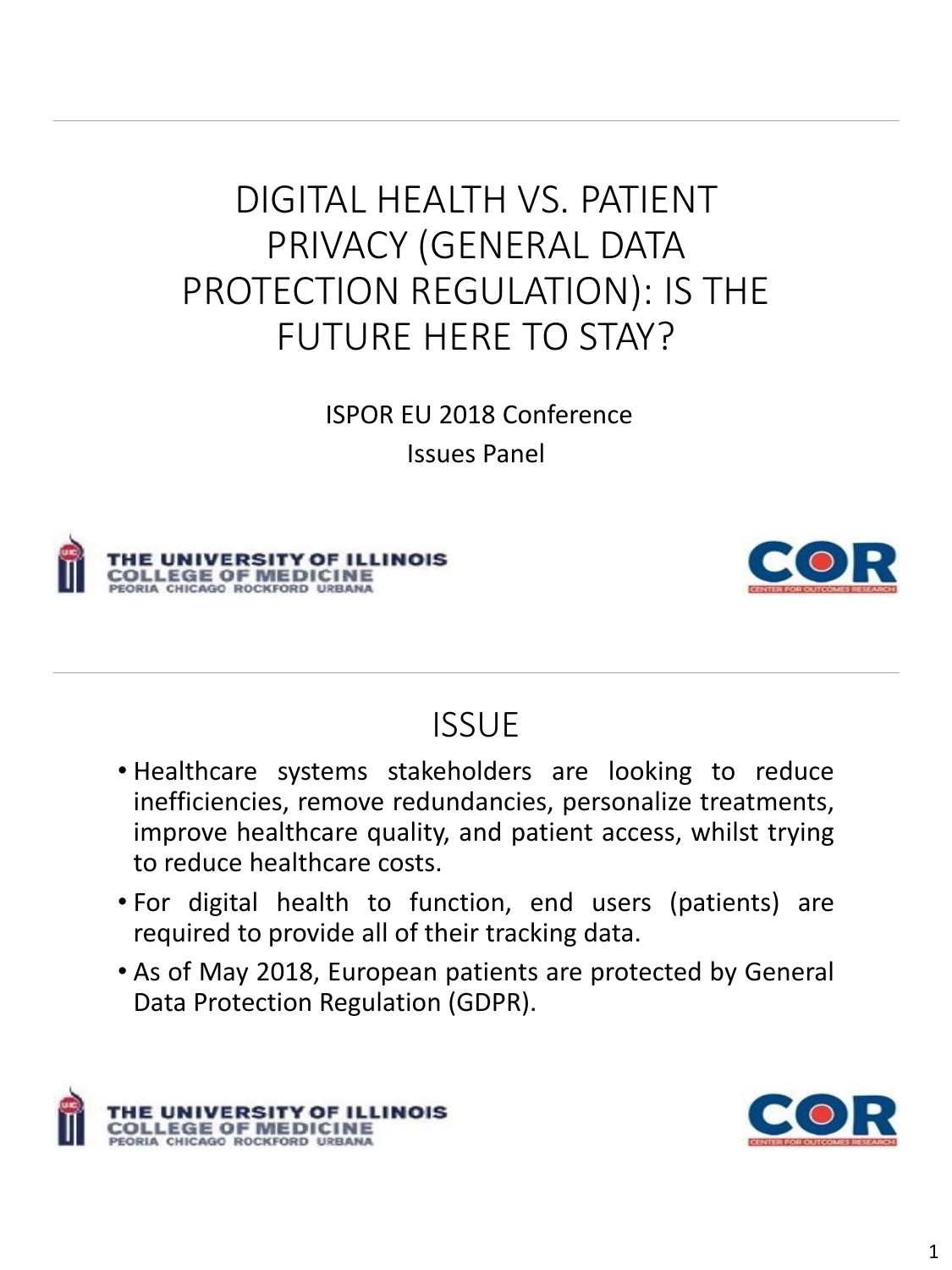## PANEL

- **Moderator:** Carl V. Asche, PhD, Professor of Medicine, Director, Center for Outcomes Research, University of Illinois College of Medicine;
- **Panelist(s):**
	- Katarzyna Kolasa, PhD, Professor of Health Economics, Head of Department, Health Economics and Healthcare Management, Kozminski University.
	- Ken Redekop, PhD, Associate Professor, Erasmus School of Health Policy & Management, Erasmus University Rotterdam.
	- Vladimir Zah, DPhil, Visiting Professor of Health Economics, Health Economics and Healthcare Management, Kozminski University.
- Debate the pros and cons of GDPR and whether digital health is in survival mode.



#### THE UNIVERSITY OF ILLINOIS **COLLEGE OF MEDICINE**<br>PEORIA CHICAGO ROCKFORD URBANA



#### BACKGROUND

- General Data Protection Regulation (GDPR) .
- GDPR will be directly applicable in all EU Member States.
- GDPR remains under negotiation.





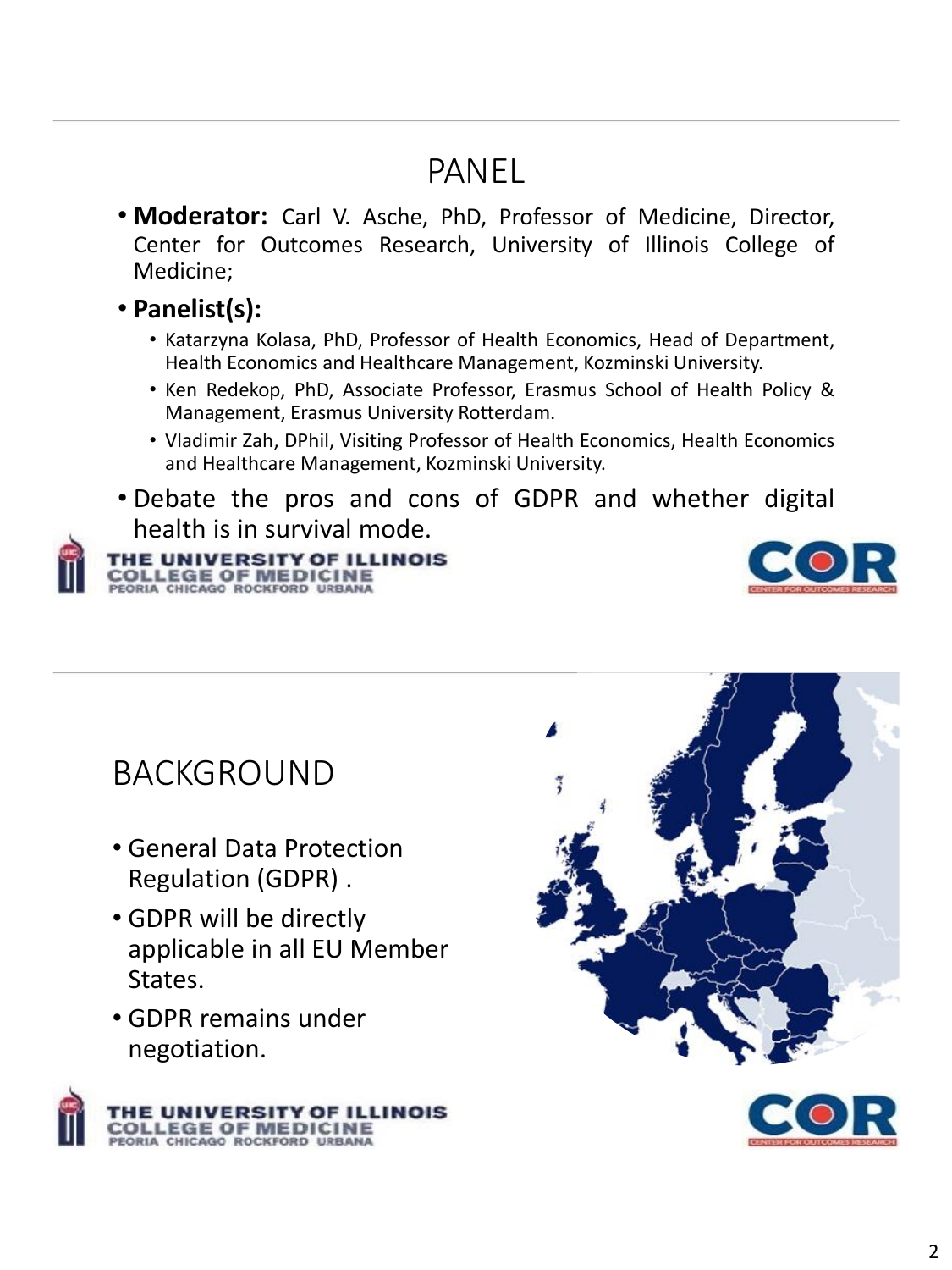

### GDPR FEATURES

- Worldwide territorial scope.
- Enhancements.
- One-stop shop.
- Sanctions.

### WAYS BY WHICH GDPR WILL AFFECT THE HEALTHCARE INDUSTRY



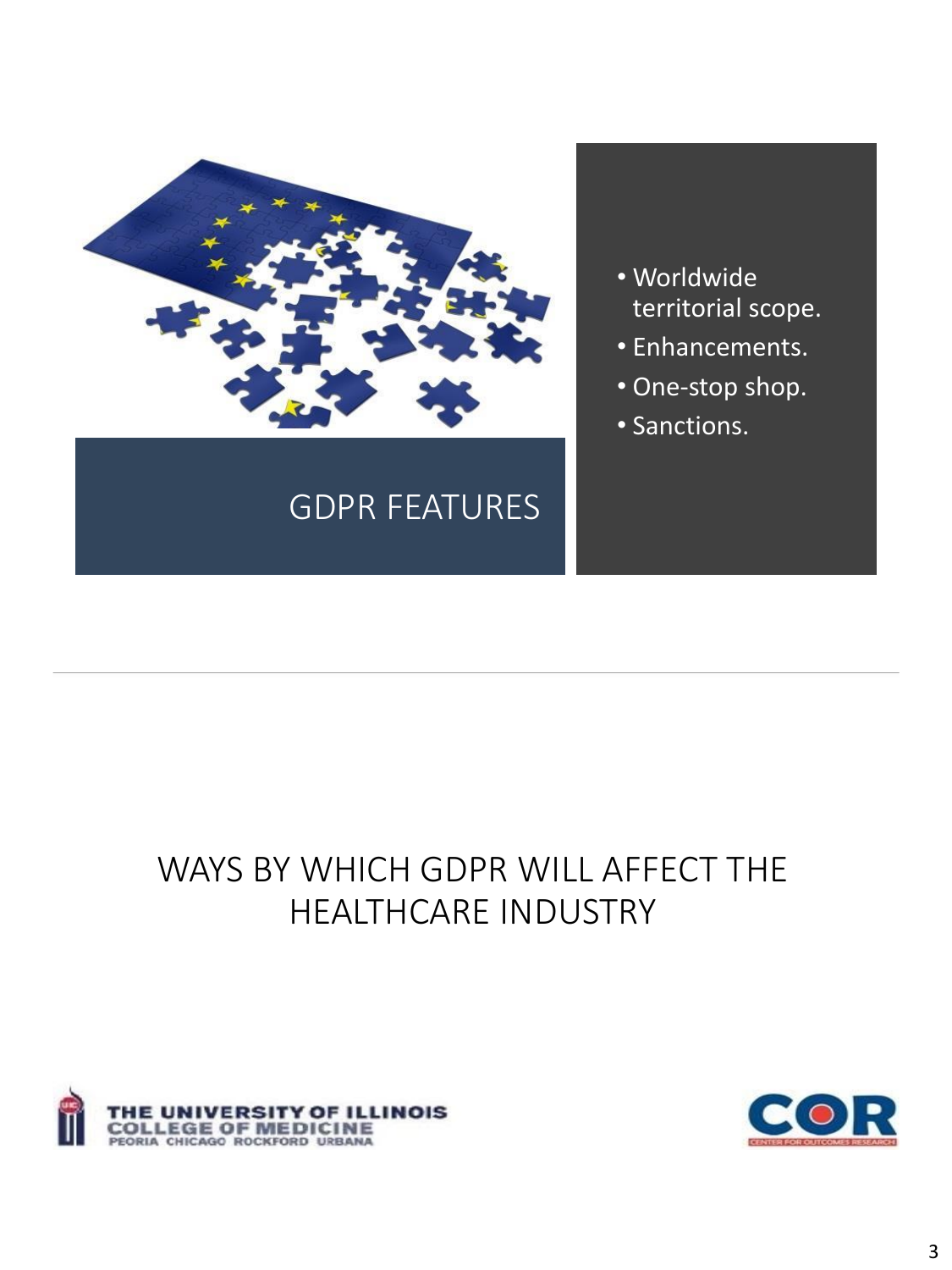# SAFER PERSONAL DATA

- The GDPR mandates that data breaches must be reported.
- Concern that GDPR will severely impact ability to engage with customers and prospects.
- GDPR presents a great opportunity to build trust.





# DETAILED PATIENT PROFILES

- [The data footprint of an individual is](https://www.futurehealthindex.com/2017/10/23/challenges-wearable-data-health-records/) usually highly fragmented.
- Healthcare providers will have a more detailed view.
- GDPR enshrines the [right to be forgotten](https://gdpr-info.eu/art-17-gdpr/), which could emerge as a barrier to improved diagnosis.
- Legal requirement for all healthcare providers to retain records for a prescribed period in case of query.
- The GDPR places a framework around this data.



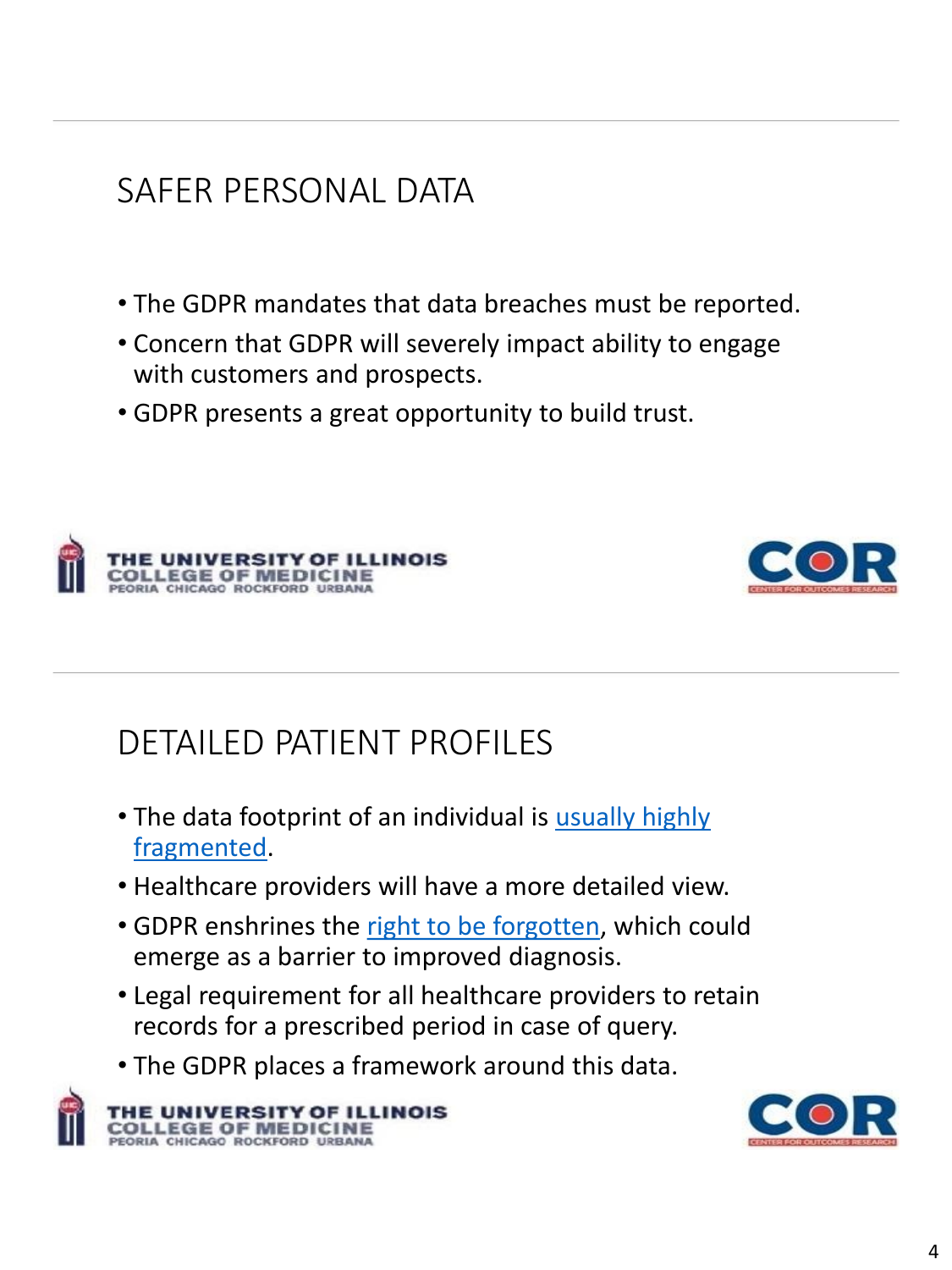# PUTTING PATIENTS IN CONTROL

- Healthcare is the one area of our lives that has remained highly sensitive and private.
- Some of the new data-subject rights also help customers feel in control.
- The framework is there to give the user control; but how?





#### USING NEW DATA SOURCES

- Research has found that healthcare is the industry the general public most trusts with its personal data.
- Technologies from social networking are increasingly being used to deliver patient care and support.
- Hospify encrypts and delivers text messages from phone-tophone.